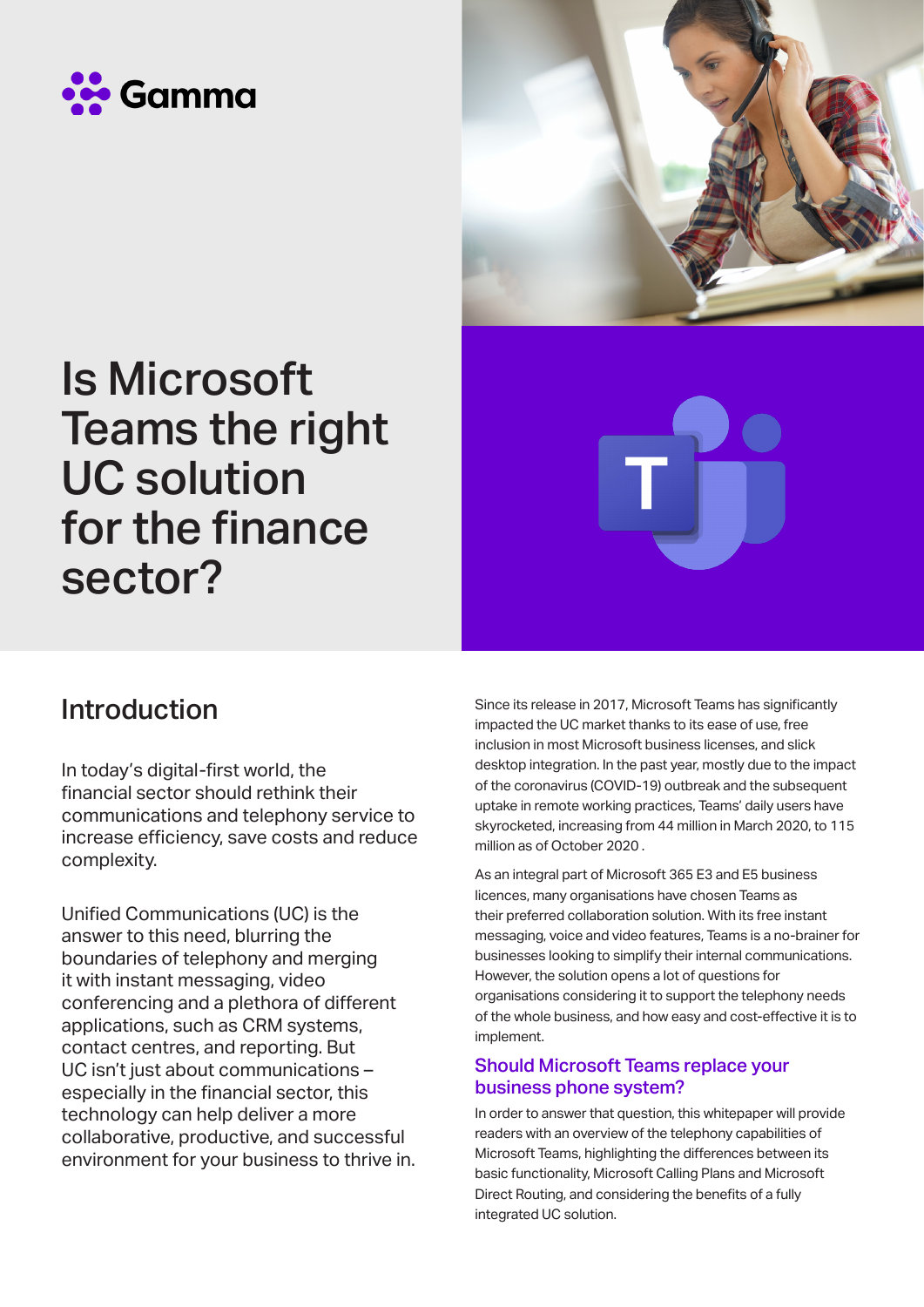#### How important is voice to your business?

The business communications ecosystem is broad and complex. While instant messaging, content sharing and virtual meetings are becoming increasingly popular amongst employees, voice is still key to wider business operations. According to Zendesk, 66 per cent of customers prefer to communicate with a company via phone, with only 24 per cent choosing chat as their preferred channel . Therefore, having the right communications solution is vital to ensure your customers receive the best service possible based on their requirements, while also increasing efficiency and operability within your organisation.

When considering the best UC solution for your business, it's critical to first understand your business requirements and how these compare to the solution's capabilities. Out of the box, Teams supports voice over IP (VoIP) calls to any other member of the business using the application, but it does not connect to your telephone network. This means that in its most basic form, Teams can only be utilised as an internal collaboration tool, while you will also have to retain a separate telephony solution for external calling.

For organisations struggling to cope with too many ineffective internal communications tools, Teams offers the perfect single point of contact to enable collaboration across the business. However, Teams' basic functionality will not provide the telephony features of a full business phone system, such as call and contact centre functions, queuing, and interactive voice response (IVR), that might be necessary to the wider business and that would be available with a fully integrated UC solution.

## Microsoft Calling Plans vs Direct Routing

In order to fully unlock Teams' telephony capabilities, organisations will have to either adopt Microsoft Calling Plans, or Microsoft Direct Routing. At the time of writing, both options require a phone system licence for every user who requires voice enablement. While Microsoft Phone System is included in E5 licences, E3 and E1 will require additional licences and professional service support, which can make it more expensive than comparable solutions.

When we take a closer at Microsoft Calling Plans and Direct Routing, it's important to note and evaluate some operational and commercial differences.

Microsoft Calling Plans is a fully cloud-deployed solution

provided entirely by Microsoft. Calling Plans comes in different sizes depending upon the number of minutes needed. While this might seem an ideal solution for very small businesses, Microsoft minutes bundles are inflexible and expensive when compared to Direct Routing or a fully integrated UC solution. Moreover, minutes bundles cannot be shared nor carried over, and your organisation will require communications credits if you run out of minutes in your calling plans, or if you receive toll-free calls. In this instance, an empty communications credits balance would stop you from making calls altogether. To overcome this issue, Microsoft suggests setting up an auto-recharge amount with a minimum balance that will trigger a purchase for that recharge amount - a recommendation that could easily promote bill shock if you're not keeping track of the additional expenditures.

Microsoft Direct Routing is a more flexible, accessible, and cost-effective alternative to Microsoft Calling Plans, enabling users to make and receive calls using your existing telecom provider. This option is particularly beneficial to leverage existing contracts with service providers, and to ensure interoperability with on-premises telephony equipment and desk phones. Moreover, while Direct Routing's costs depend largely on the carrier rates, it's fair to say that it will almost always cost less per user than Calling Plans, with many providers offering unlimited and flexible minutes bundles.

> 68% of customers prefer to communicate with a company via phone

## Are you looking for a complete integrated solution?

Any organisation debating whether Microsoft Teams is the answer to its telephony needs will also need to consider how important it's for their operations to have a single, costeffective supplier.

As we have discussed, Direct Routing generally overcomes the worry of bill shock and inflexible minutes but does come at the cost of working with two different suppliers. On the other hand, Calling Plans has the benefit of being deployed entirely by Microsoft, but the downfalls of additional licence costs, complex number porting, and limited minute bundles make it a less desirable option for some organisations.

If neither option is exactly what your business requires, it's worth considering a fully integrated UC solution from a different service provider.